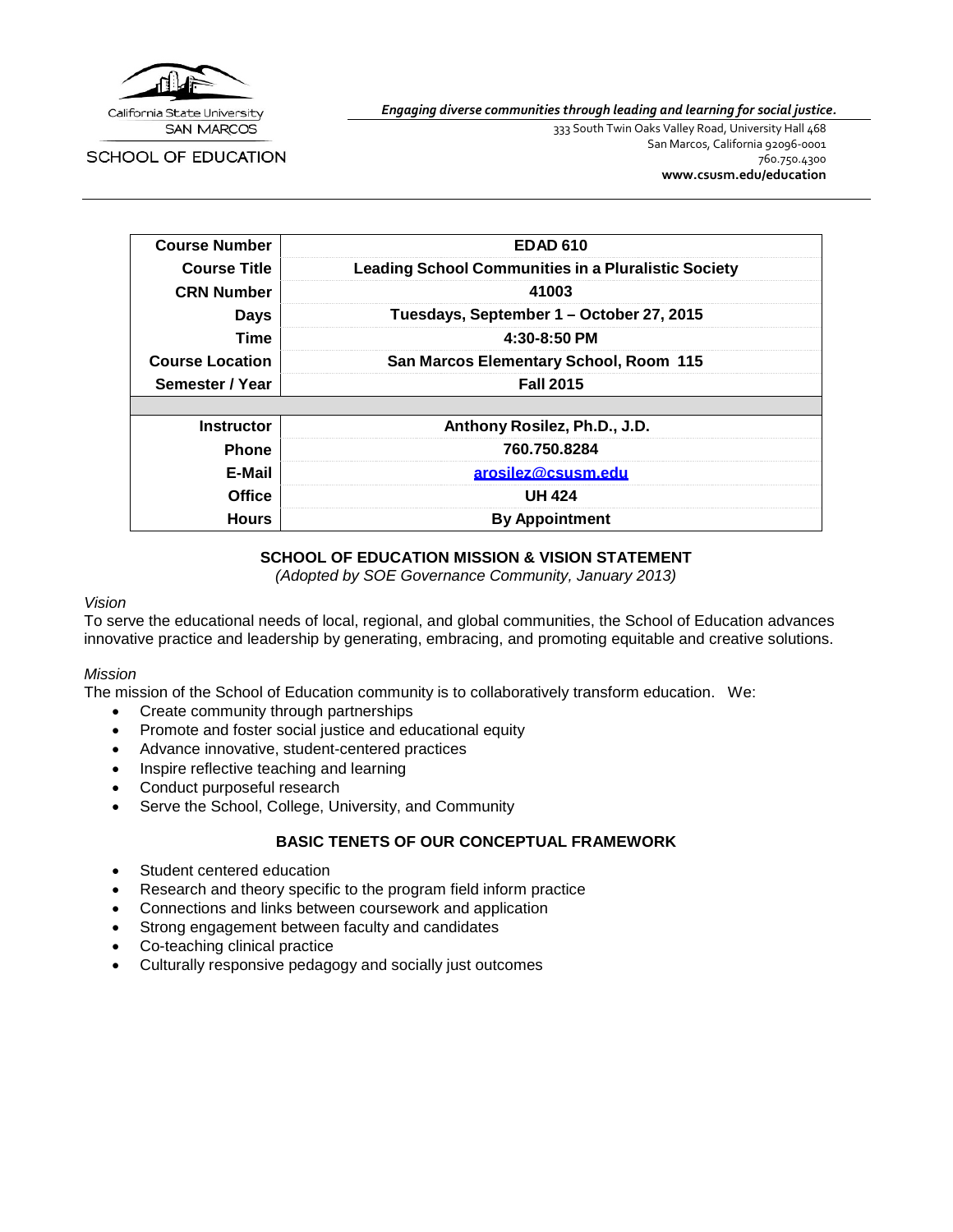#### **COURSE DESCRIPTION**

Candidates learn how to: work effectively with families, caregivers, community members, and staff; recognize the goals and aspirations of diverse families; respond to diverse community interests and needs; and mobilize community resources in the service of student achievement. Offers the candidate an opportunity to examine and evaluate their attitudes about diversity in order to be an effective leader in diverse settings. *May not be taken for credit by students who have received credit for EDAD 602. Enrollment restricted to students who have obtained consent of Program Coordinator.*

#### **Course Prerequisites**

Admission to the university and the Education Administration Program

#### **Course Objectives**

The course objectives, assignments, student learning outcomes, and assessments have been aligned with the following CCTC standards:

# **Leadership Standards, CCTC, 2013**

This course will provide opportunities for participants to develop their leadership knowledge, skills, and depositions under the following the California Category II Curriculum Standards:

- Program Standard 6: Visionary Leadership: actionable and sustainable vision of teaching and learning that is responsive to the changing context of a given school
- Program Standard 7: Instructional Leadership: knowledge of the standards and the ability to monitor teaching and give feedback
- Program Standard 8: School Improvement Leadership: increases his/her capacity to communicate and lead others in continuous improvement
- Program Standard 9: Professional Learning and Growth Leadership: model and facilitate PD, including collaboration
- Program Standard 10: Organizational and Systems Leadership: understand, align, and integrate organizational structures, including resource management
- Program Standard 11: Community Leadership: communicate about the school and share with a broad range of stakeholders.

# **California Administrator Performance Expectations, CCTC, 2013**

Upon completion of the course, the candidate will demonstrate an understanding of effective leadership practices regarding the following CTC California Administrator Performance Expectations:

- 1. Developing and Articulating a Vision of Teaching and Learning for the School Consistent With the Local Education Agency's Overall Vision and Goals
- 2. Developing a Shared Commitment to the Vision Among All Members of the School Community
- 3. Leading by Example to Promote Implementation of the Vision
- 4. Sharing Leadership with Others in the School Community to Help Accomplish the Vision
- 5. Demonstrating Understanding of the School and Community Context, Including the Instructional Implications of Cultural/Linguistic, Socioeconomic, and Political Factors
- 6. Modeling Life-Long Learning and Job-Related Professional Growth
- 7. Understanding and Managing the Complex Interaction of All of the School's Systems to promote Teaching and Learning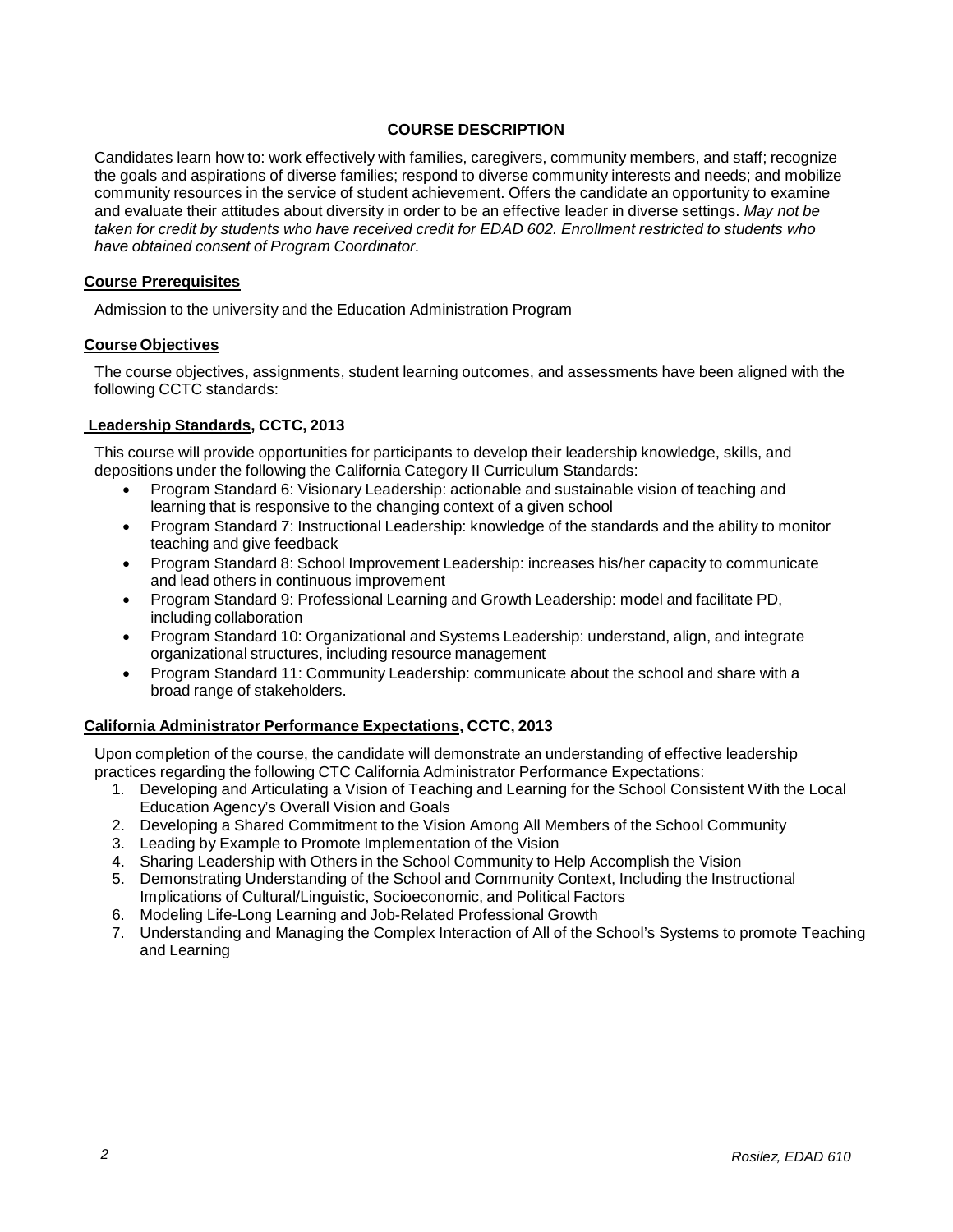#### **Credit Hour Policy Statement**

Per the University Credit Hour Policy:

- Courses with face-to-face instruction (including activity and laboratory modes of instruction) must include a statement to the effect that students are expected to spend a minimum of two hours outside of the classroom each week for each unit of credit engaged in learning. (Note that for courses with a "lecture" mode of instruction over an entire semester, each unit of credit corresponds to an 'hour' of class-time and two hours of student learning outside of class. For activity and laboratory modes of instruction, depending on the particular instructional mode, each unit of credit corresponds to two or three 'hours' of class-time, and two hours of student learning outside of class.)
- Courses that are entirely on-line must describe the activities that the student will be required to complete as part of the course and indicate the expected minimum time (at least 45 hours for each unit of credit) that students will need to devote to each of these.
- Hybrid courses must describe to students how the combination of face-to-face time, out-of-class time associated with the face-to-face sessions, and on-line work will total at least 45 hours per unit of credit.

# **REQUIRED TEXTS, MATERIALS AND ACCOUNTS**

Grogan, M. (2013). *The Jossey-Bass reader on educational leadership.* 3rd ed. San Francisco: Wiley. ISBN 978-1-118-45621-7

Lindsey, D. B., Jungwirth, L. D., Pahl, J. V. N. C., & Lindsey, R. B., (2009). *Culturally proficient learning communities.* Thousand Oaks, CA: Corwin. ISBN-978-1-4129-7228-4

Other readings as assigned and available on Cougar Courses.

# **COURSE LEARNING OUTCOMES**

As part of this course, candidates will:

- Develop and write a personal vision for culturally proficient leadership.
- Demonstrate a comprehensive knowledge of socio-political-cultural variations effecting leadership, administrative and managerial practices in the public school.
- Respond with formal and informal approaches for effectively leading and managing schoolcommunity relations for the improvement of public education.
- Verbalize and demonstrate a variety of leadership skills, focused on organizational culture and systems thinking as conceptual frameworks.
- Demonstrate ways to work with various interest groups including business, industry and advisory groups.
- Build a reference base for understanding community relations and interactions with diverse racialethnic, socioeconomic, political and occupational individuals and groups
- Document a theoretical and conceptual understanding of policies and procedures ensuring access and equity for all students for high quality education and integrated services.

*Continued on Next Page*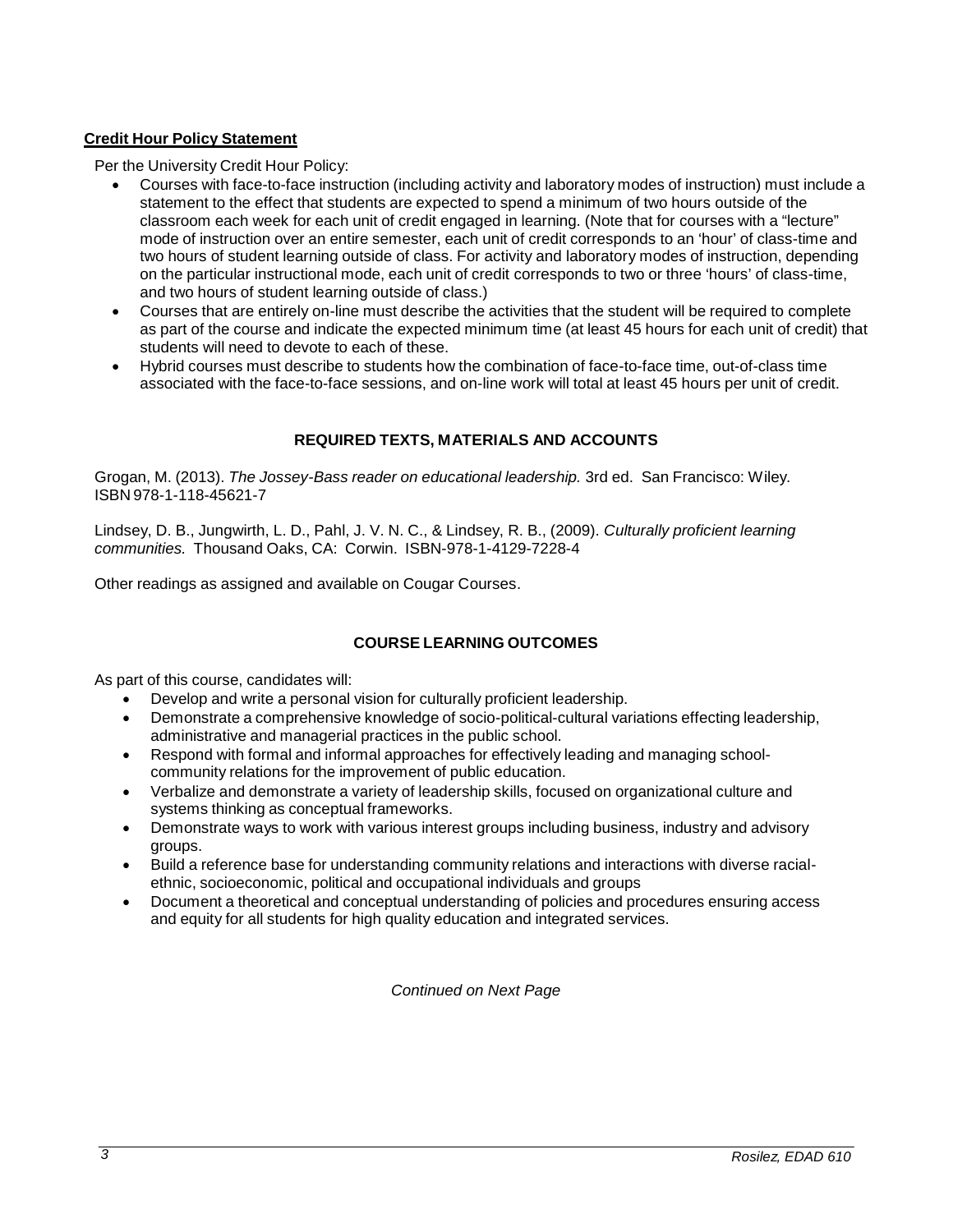# **Assessment of Professional Dispositions**

Assessing a candidate's dispositions within a professional preparation program is recognition that teaching and working with learners of all ages requires not only specific content knowledge and pedagogical skills, but positive attitudes about multiple dimensions of the profession. The School of Education has identified six dispositions – social justice and equity, collaboration, critical thinking, professional ethics, reflective teaching and learning, and life-long learning—and developed an assessment rubric. For each dispositional element, there are three levels of performance - *unacceptable*, *initial target*, and *advanced target*. The description and rubric for the three levels of performance offer measurable behaviors and examples.

The assessment is designed to provide candidates with ongoing feedback for their growth in professional dispositions and includes a self-assessment by the candidate. The dispositions and rubric are presented, explained and assessed in one or more designated courses in each program as well as in clinical practice. Based upon assessment feedback candidates will compose a reflection that becomes part of the candidate's final portfolio. Candidates are expected to meet the level of *initial target* during the program.

# **PROGRAM STUDENT LEARNING OUTCOMES (PSLOs)**

See Leadership Standards and Performance Expectations included above.

# **GENERAL CONSIDERATIONS**

# **School of Education Attendance Policy**

Due to the dynamic and interactive nature of courses in the School of Education, all candidates (course participants) are expected to attend all classes and participate actively. At a minimum, candidates (course participants) must attend more than 80% of class time, or s/he may not receive a passing grade for the course at the discretion of the instructor. Individual instructors may adopt more stringent attendance requirements. Should the candidate (course participants) have extenuating circumstances, s/he should contact the instructor as soon as possible. *(Adopted by the COE Governance Community, December, 1997).*

# **CSUSM Academic Honesty Policy**

Students will be expected to adhere to standards of academic honesty and integrity, as outlined in the Student Academic Honesty Policy. All assignments must be original work, clear and error-free. All ideas/material that are borrowed from other sources must have appropriate references to the original sources. Any quoted material should give credit to the source and be punctuated accordingly.

Academic Honesty and Integrity: Students are responsible for honest completion and representation of their work. Your course catalog details the ethical standards and penalties for infractions. There will be zero tolerance for infractions. If you believe there has been an infraction by someone in the class, please bring it to the instructor's attention. The instructor reserves the right to discipline any student for academic dishonesty, in accordance with the general rules and regulations of the university. Disciplinary action may include the lowering of grades and/or the assignment of a failing grade for an exam, assignment, or the class as a whole.

Incidents of Academic Dishonesty will be reported to the Dean of Students. Sanctions at the University level may include suspension or expulsion from the University.

Refer to the full Academic Honesty Policy at: [http://www.csusm.edu/policies/active/documents/Academic\\_Honesty\\_Policy.html](http://www.csusm.edu/policies/active/documents/Academic_Honesty_Policy.html)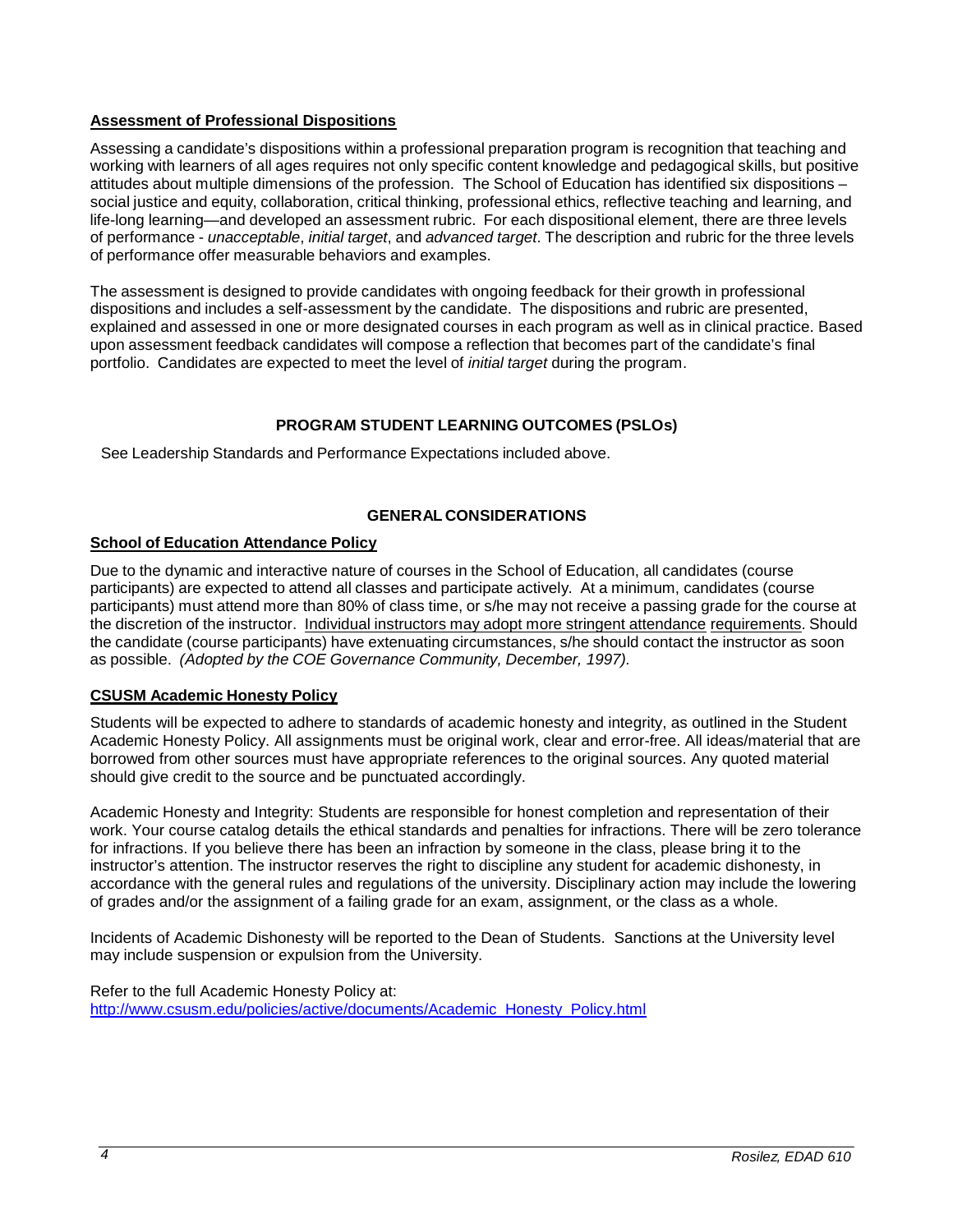# **Plagiarism**

As an educator, it is expected that each candidate (course participant) will do his/her own work, and contribute equally to group projects and processes. Plagiarism or cheating is unacceptable under any circumstances. If you are in doubt about whether your work is paraphrased or plagiarized see the Plagiarism Prevention for Students website [http://library.csusm.edu/plagiarism/index.html.](http://library.csusm.edu/plagiarism/index.html) If there are questions about academic honesty, please consult the University catalog.

#### **Students with Disabilities Requiring Reasonable Accommodations**

Students with disabilities who require reasonable accommodations must be approved for services by providing appropriate and recent documentation to the Office of Disabled Student Services (DSS). This office is located in Craven Hall 4300, and can be contacted by phone at (760) 750-4905, or TTY (760) 750-4909. Students authorized by DSS to receive reasonable accommodations should meet with their instructor during office hours or, in order to ensure confidentiality, in a more private setting.

#### **All University Writing Requirement**

In keeping with All-University Writing Requirement, this course will have a writing component of at least 2,500 words. This requirement will be met through the Annotated Journal Readings reports and responses, and Board Meeting Summary assignments.

#### **Use of Technology**

Candidates (Course participants) are expected to demonstrate competency in the use of various forms of technology (i.e. word processing, electronic mail, Moodle, use of the Internet, and/or multimedia presentations). Specific requirements for course assignments with regard to technology are at the discretion of the instructor. Keep a digital copy of all assignments for use in your teaching portfolio. All assignments will be submitted online, and some will be submitted in hard copy as well. Details will be given in class.

#### **Electronic Communication Protocol**

Electronic correspondence is a part of your professional interactions. If you need to contact the instructor, e- mail is often the easiest way to do so. It is my intention to respond to all received e-mails in a timely manner. Please be reminded that e-mail and on-line discussions are a very specific form of communication, with their own nuances and etiquette. For instance, electronic messages sent in all upper case (or lower case) letters, major typos, or slang, often communicate more than the sender originally intended. With that said, please be mindful of all e-mail and on-line discussion messages you send to your colleagues, to faculty members in the School of Education, or to persons within the greater educational community. All electronic messages should be crafted with professionalism and care.

Things to consider:

- Would I say in person what this electronic message specifically says?
- How could this message be misconstrued?
- Does this message represent my highest self?
- Am I sending this electronic message to avoid a face-to-face conversation?

In addition, if there is ever a concern with an electronic message sent to you, please talk with the author in person in order to correct any confusion.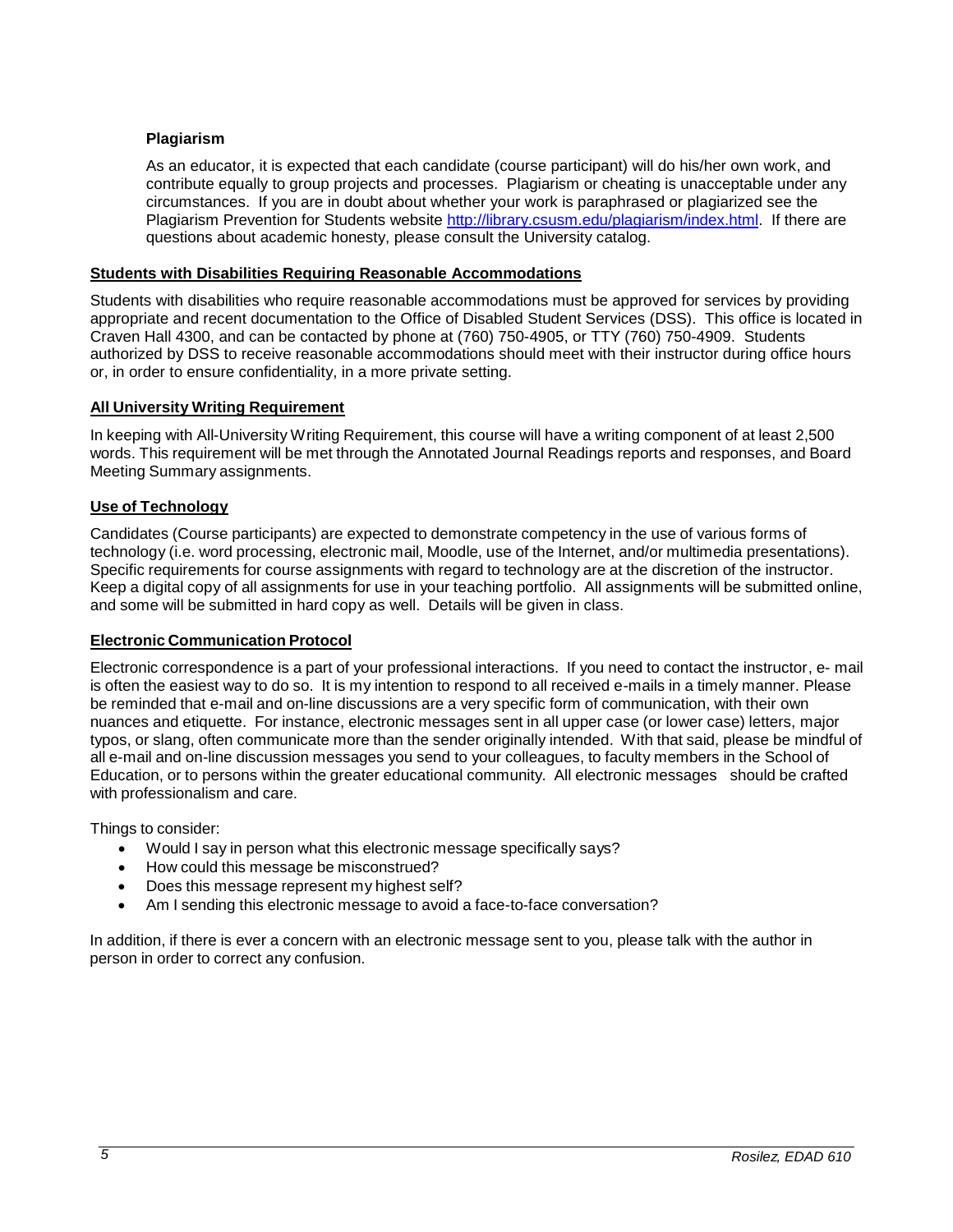# **COURSE REQUIREMENTS AND GRADED COURSE COMPONENTS**

The following factors will be considered in determining a final grade:

| <b>Assignments</b>                                                                                                                                                                                                                                                                                                                         | <b>Grades</b><br><b>Based on 100%</b> |
|--------------------------------------------------------------------------------------------------------------------------------------------------------------------------------------------------------------------------------------------------------------------------------------------------------------------------------------------|---------------------------------------|
| 1. Participation and engagement:<br>Students are expected to engage in class discussion and online assignments on<br>knowledge of texts and assigned readings. This includes the textbook readings,<br>articles and reporting out, the class assignments and discussions, and other class<br>participation opportunities.                  | 10%                                   |
| 2. Annotated journal readings: Write summaries and citations (4) of<br>leadership<br>articles from topics as assigned, from educational journals. Summaries should be<br>no more than one page. Use APA format for citations and include an introductory<br>and a summary paragraph to your paper. Post on Moodle for class collaboration. | 40%                                   |
| 3. Context Map: You will design a Context Map which demonstrates the social,<br>political,<br>economic, legal, and cultural impact/influence upon schools and districts.                                                                                                                                                                   | 10%                                   |
| 4. Board Meeting: Attend a school board meeting in your district or another local<br>district. Submit 2-3 page summary.                                                                                                                                                                                                                    | 10%                                   |
| 5. Text-based discussions:<br>As part of a professional learning community, you will present the key learnings<br>from chapters from readings and group discussions.                                                                                                                                                                       | 30%                                   |

#### **Grading Standards**

Final course grades will be based on the following grading scale:

 $A = 93\% - 100\%$ A- = 90% - 92% B+ = 87% - 89%  $B = 83\% - 86\%$ B- = 80% - 82%  $C+= 77\% - 79\%$  $C = 73\% - 76\%$ C- = 70% - 72%  $D = 60\% - 69\%$  $F =$  below 60

#### **Grading Policy**

Assignments are given based on expectations of "mastery" of the content and academic format for the assignments. Based on the instructor's early grading feedback, students may make improvements on assignments and may resubmit an assignment for additional grade consideration before the deadline date. Late assignments will lose one point for each day they are late.

#### **Policy on Late/Missed Work**

All assignments must be submitted on or before due dates and times.

Students will be expected to complete all course requirements according to established deadlines and expectancies of graduate level students. Any assignment turned in late will receive a reduced grade. Points will be reduced by one point for each date the assignment is late.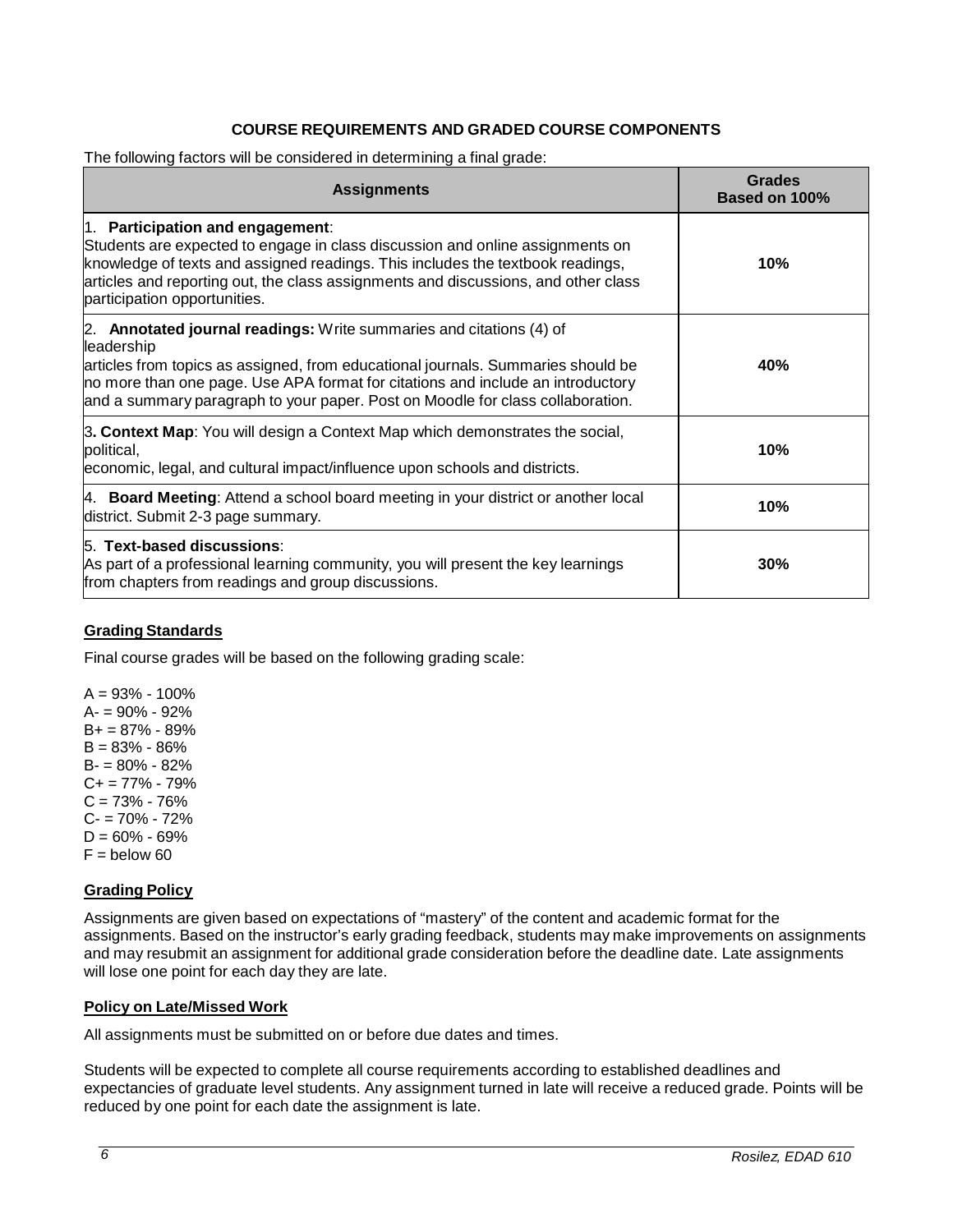# **SCHEDULE/COURSEOUTLINE**

#### **EDAD 610 Leading School Communities in a Pluralistic Society Fall 2015**

| <b>Session/Date</b>                                                                              | <b>TENTATIVE Activities and assignments</b>                                                                                                                                                                                                                                                                                                    |
|--------------------------------------------------------------------------------------------------|------------------------------------------------------------------------------------------------------------------------------------------------------------------------------------------------------------------------------------------------------------------------------------------------------------------------------------------------|
| Session 1 Tuesday,<br>September 1, 2015                                                          | Faculty introductions, student introductions<br>Introduction to course; and review of Syllabus and<br>assignments. Review of fieldwork requirements (EDAD<br>624A)<br>Education through a visual lens<br>Context Map: Seeing the 'big<br>picture'<br>Introduction to Lindsey's Cultural<br>Proficiency Prelude to next session's<br>assignment |
| Session 2, Tuesday,<br>September 8<br>Note we will meet at CSUSM in<br>Kellogg Library Room 3400 | Read: Cultural Proficiency: Front Matter of book; 4 Tools Chapters 1-3 for<br><b>Text-based discussions</b><br>In class: Technology presentation;<br>Continue to work on Context<br><b>Maps</b><br>Due: Journal Reading #1<br>Respond to: Journal summary blog on Cougar Courses by Friday, 9/11.                                              |
| <b>Session 3</b><br>Tuesday, September 15                                                        | Read: Cultural Proficiency: Chapters 4-10 and prepare to use<br>breakthrough questions.                                                                                                                                                                                                                                                        |
| <b>Session 4</b><br>Tuesday, September 22                                                        | Due: Journal Reading #2<br>Due: Draft of Context Map<br>Context Map Sharing and Discussion<br>Respond to: Journal summary blog on Cougar Courses by Friday, 9/25.                                                                                                                                                                              |
| <b>Session 5</b><br>Tuesday, September 29                                                        | Due: Final Context Map on Cougar Courses<br><b>Online Session</b><br>Read: Stephen Krashen articles on Cougar Courses<br>Watch: Stephen Krashen presentation - link on Cougar Courses                                                                                                                                                          |
| <b>Session 6</b><br>Tuesday, October 6                                                           | Read: Reader, Chapters 7, 8, 9, 10, 11 for Text-based discussions<br>Due: Journal Reading #3 (One of Krashen's articles)<br>Respond to: Krashen journal summary blog on Cougar Courses by 10/9                                                                                                                                                 |
| <b>Session 7</b><br>Tuesday, October 13                                                          | Read: Reader, Chapters 1, 2, 3, 4, 5, 6 for Text-based discussions                                                                                                                                                                                                                                                                             |
| <b>Session 8</b><br>Tuesday, October 20                                                          | Role of Public Education in a Pluralistic Society;<br>Introduction to Case Study<br>Method Collective bargaining<br>readings                                                                                                                                                                                                                   |